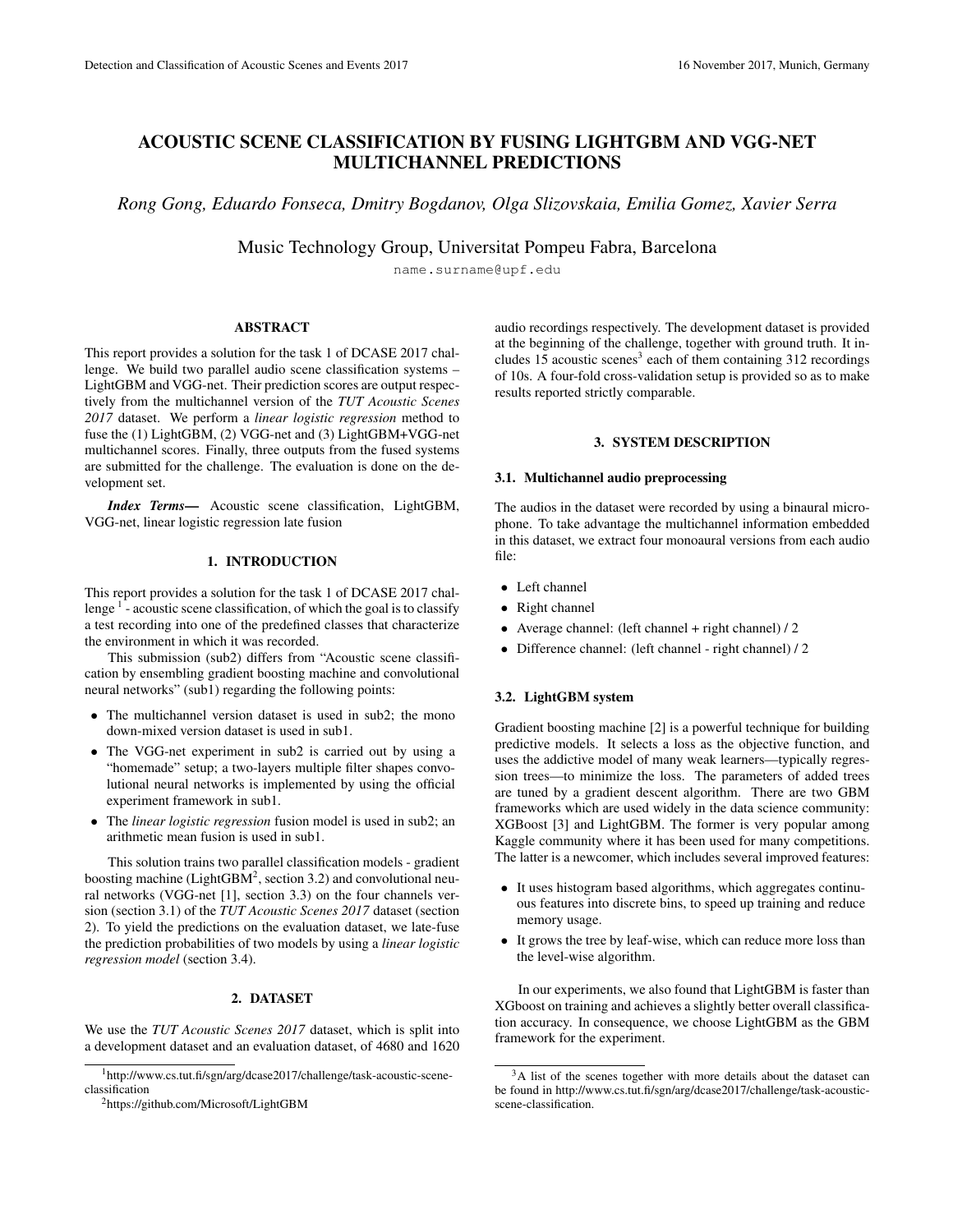## *3.2.1. Feature Extraction and Pre-processing*

To consider the temporal characteristics, we segment each multichannel recording into 10 equal length non-overlapped sequences. We then extract features on each sequence using *FreesoundExtractor*<sup>4</sup> , a feature extractor from Essentia open-source library for audio analysis [4]. This extractor is originally used by Freesound<sup>5</sup> in order to provide sound analysis API and search by similar sounds functionality. It allows calculating hundreds of sound and music features. However, we discard some music-related features in rhythm, key, chords and tonal categories since we do not observe much musical trait in the development dataset. We further discard some feature statistics such as histogram and covariance matrix due to their high dimensionality and sparsity. The selected features and their dimensionality are listed in Table 1. The features are calculated on frame-level by using a 4096 samples frame size and a 2048 samples hop size. All other parameters are set to FreesoundExtractor default values. We then perform four statistical aggregations—mean, variance, mean of the derivative and variance of the derivative—to the frame-level feature vector of each sequence. Finally, a  $\mathbb{R}^{820x1}$  $(205\times4)$  feature vector is output for each sequence. In the crossvalidation experiment, we fit a mean and variance standardization scaler for each fold by using the features of the training set, which is then used for scaling the training and test set. In the final prediction step, we fit a standardization scaler for the whole development dataset and then apply it to the evaluation dataset.

Table 1: Selected features extracted by *FreesoundExtractor*. Dim: dimensionality.

| Feature name      | Dim | Feature name      | Dim |
|-------------------|-----|-------------------|-----|
| Bark bands energy | 32  | Tonal features    | 3   |
| ERB bands energy  | 23  | Pitch features    | 3   |
| Mel bands energy  | 45  | Silence rate      | 3   |
| <b>MFCC</b>       | 13  | Spectral features | 32  |
| <b>HPCP</b>       | 38  | <b>GECC</b>       | 13  |

#### *3.2.2. LightGBM Parameters*

Since ASC is a multiclass classification problem, we use logarithmic loss as the objective function, which yields a  $\mathbb{R}^{15x1}$  prediction probability for each sequence. The three most important parameters are set as *i)* Learning rate: 0.05, *ii)* Number of trees: 500 *iii)* Number of leaves: 255. All other parameters are default values. All parameters are held unchanged through the 4-fold cross-validation experiment and the model for the prediction of the evaluation dataset.

We keep all 820 dimensions features because according to our pilot experiment, to remove irrelevant features only affected the training speed rather than improved the prediction accuracy. The parameter tuning process has also been simplified because several techniques [5] in LightGBM such as *weak learner*, *Taylor approximation of the loss function* and *bagging*, make the system robust to over-fitting.

## 3.3. VGG-net system

In this section, we describe the convolutional neural network system – VGG-net. This architecture is taken from the paper [6]. However, some minor changes have been done to adapt it to our input representation.

## *3.3.1. Input representation and preprocessing*

We use the 96 bands *log-mel* energies as the network input representation, which is calculated by Essentia open-source library [4] as follows:

- 1. We calculate the short-time Fourier transform (STFT) with 2048 frame size and 1024 hop size on the multichannel recordings.
- 2. The STFT spectrogram is then used to calculate the 96 bands Mel energies with an 11 kHz high frequency bound.
- 3. The Mel energies are converted finally to the log scale by using the formula  $\log(100000 \cdot \text{Mel} + 1)$ .

We then segment the *log-mel* spectrogram of each recording into 10 equal length non-overlapped sequence, each contains 43 frames. In the cross-validation experiment, we fit a mean and variance standardization scaler for each fold by using the *log-mel* representations of the training set, which is then used for scaling the training, validation and test set. In the final prediction step, we fit a standardization scaler for the whole development dataset and then apply it to the evaluation dataset.

## *3.3.2. Architecture*

The VGG-net architecture is depicted in table 2. All convolutional layers are initialized by He uniform initializer and regularized by *l2* regularizer with a parameter of  $1e - 5$ . The loss function is categorical cross-entropy and the optimizer is ADAM. The system is implemented using the Keras library<sup>6</sup>.

Table 2: VGG-net architecture; BN: Batch Normalization; ELU: Exponential Linear Unit.

| Input $1 \times 43 \times 96$           |  |  |  |  |
|-----------------------------------------|--|--|--|--|
| 5×5 Conv(padding:same)-32-BN-ELU        |  |  |  |  |
| 3×3 Conv(padding:same)-32-BN-ELU        |  |  |  |  |
| $2\times2$ Max-pooling + Drop-out(0.3)  |  |  |  |  |
| 3×3 Conv(padding:same)-64-BN-ELU        |  |  |  |  |
| 3×3 Conv(padding:same)-64-BN-ELU        |  |  |  |  |
| $2\times2$ Max-pooling + Drop-out(0.3)  |  |  |  |  |
| 3×3 Conv(padding:same)-128-BN-ELU       |  |  |  |  |
| 3×3 Conv(padding:same)-128-BN-ELU       |  |  |  |  |
| 3×3 Conv(padding:same)-128-BN-ELU       |  |  |  |  |
| 3×3 Conv(padding:same)-128-BN-ELU       |  |  |  |  |
| $2\times 2$ Max-pooling + Drop-out(0.3) |  |  |  |  |
| 3×3 Conv(padding:valid)-512-BN-ELU      |  |  |  |  |
| $Drop-out(0.5)$                         |  |  |  |  |
| 1×1 Conv(padding:valid)-512-BN-ELU      |  |  |  |  |
| $Drop-out(0.5)$                         |  |  |  |  |
| 1×1 Conv(padding:valid)-15-BN-ELU       |  |  |  |  |
| Global average pooling                  |  |  |  |  |
| 15 way Soft-max                         |  |  |  |  |

<sup>6</sup>https://github.com/fchollet/keras

<sup>4</sup>http://essentia.upf.edu/documentation/extractors out of box.html <sup>5</sup>https://freesound.org/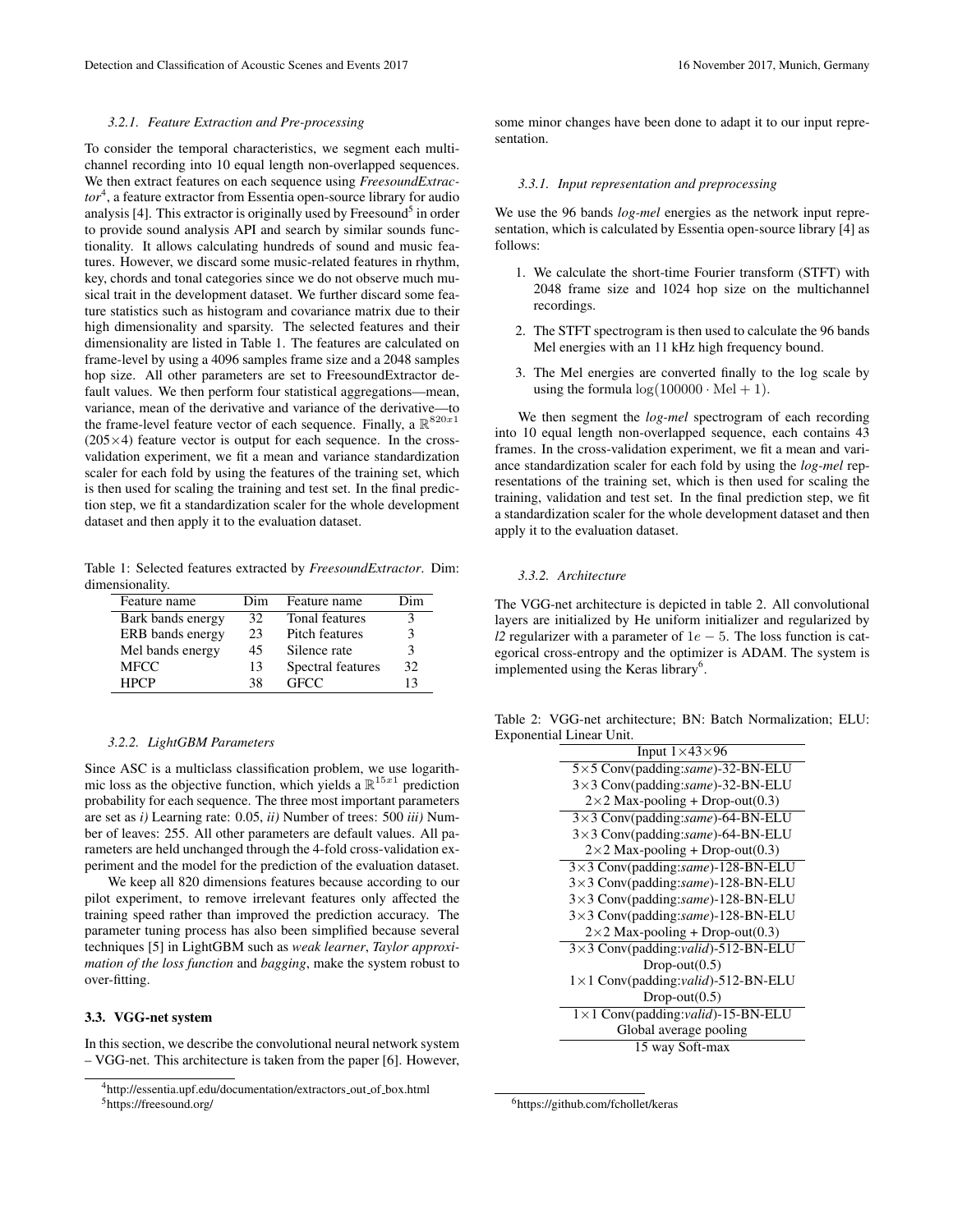#### 3.4. Late fusion

For each predicting sequence, both LightGBM and VGG-net systems output a  $\mathbb{R}^{15x1}$  probability score. Thus, for the four channels, we obtain in total 8 scores:  $probal_{\text{LightGBM}}^{left}$ ,  $probal_{\text{LightGBM}}^{right}$ ,  $\mathit{proba}^{\text{average}}_{\text{LightGBM}}, \mathit{proba}^{\text{difference}}_{\text{LightGBM}}, \mathit{proba}^{\text{left}}_{\text{VGG-net}}, \mathit{proba}^{\text{right}}_{\text{VGG-net}},$  $proba_{\text{VGG-net}}^{\text{average}}, proba_{\text{VGG-net}}^{\text{difference}}$ . To fuse these scores on the evaluation dataset, we use *linear logistic regression* late fusion method, which has been implement in FoCal multi-class MATLAB toolkit<sup>7</sup>. This fusion method has been used also in paper [6].

We train three regression fusion models respectively for (1) LightGBM, (2) VGG-net and (3) LightGBM+VGG-net multichannel scores by using the development test set (dev) of each fold (*i*). We use the toolkit function *train nary llr fusion* to train the fusion models and then apply them to predict the scores on the evaluation dataset (eval) by using the function *apply nary lin fusion*:

Model 1 or 2 training on the development test set for fold  $i$ :

$$
model_{1 or 2, foldi}^{\text{dev}} = train\_nary\_llr\_fusion (prob_{1 or 2, foldi}^{\text{left}, \text{dev}}, \newline prob_{1 or 2, foldi}, prob_{1 or 2, foldi}, prob_{1 or 2, foldi}, prob_{1 or 2, foldi})
$$
\n(1)

Applying model 1 or 2 to predict scores on the evaluation dataset for fold i:

$$
prob a_{1 or 2, foldi}^{eval} = apply_{nary\_llr\_fusion}(prob a_{1 or 2, foldi}^{left, eval}, \nprob a_{1 or 2, foldi}^{right, eval}, \nprob a_{1 or 2, foldi}^{right, eval}, \nprob a_{1 or 2, foldi}^{inr}, prob a_{1 or 2, foldi}^{right}, \n| model_{1 or 2, foldi}^{dev})
$$
\n
$$
(2)
$$

Model 3 training on the development test set for fold  $i$ :

$$
model_{3,foldi}^{\text{dev}} = train.nary\_llr\_fusion (proba_{1,foldi}^{\text{left},\text{dev}},\nproba_{1,foldi}^{\text{right},\text{dev}},\nproba_{1,foldi}^{\text{average},\text{dev}},\nproba_{1,foldi}^{\text{difference},\text{dev}},\nproba_{2,foldi}^{\text{left},\text{dev}},\nproba_{2,foldi}^{\text{right},\text{dev}},\nproba_{2,foldi}^{\text{average},\text{dev}},\nproba_{2,foldi}^{\text{difference},\text{dev}})
$$
\n(3)

Applying model 3 to predict scores on the evaluation dataset for fold i:

$$
prob^{eval}_{a,foldi} = apply\_nary\_llr\_fusion (prob^{left, eval}_{1,foldi}, prob^{right}_{1,foldi}, prob^{right}_{1,foldi}, prob^{output}_{1,foldi}, prob^{right, eval}_{2,foldi}, prob^{output, eval}_{2,foldi}, prob^{output, eval}_{2,foldi}, prob^{average, eval}_{2,foldi}, prob^{afterence, eval}_{2,foldi}
$$
\n
$$
[model^{adv}_{3,foldi}]
$$
\n
$$
(4)
$$

The final submitted predicting labels are resulted from these scores across four folds:

$$
pred_{1or2or3}^{\text{eval}} = \arg \max \sum_{i} proba_{1or2or3, foldi}^{\text{eval}} \tag{5}
$$

#### 4. EVALUATION SETUP

We use the development dataset for training and testing both Light-GBM and VGG-net systems, according to the suggested four-fold cross-validation setup. Since no parameter tuning is performed for

<sup>7</sup>https://sites.google.com/site/nikobrummer/focalmulticlass

LightGBM, we use the entire training set in each fold to train the model. For the VGG-net, a 10% validation set is randomly split from the training data in each fold to early-stop the training process with a 10 epochs patience. To evaluate the fused system, we carry out the late fusion as explained in Section 3.4. The development test set in each fold is split to 50%, 50%. The former is used to train the fusion models, and the latter is used to perform the evaluation. The metric used is classification accuracy, i.e., the number of correctly classified audio recordings divided by the total amount of recordings and we report the average accuracy across the four folds. The evaluation dataset is used to predict acoustic scenes with our final proposed systems for the challenge submission.

# 5. RESULTS AND DISCUSSION

Table 3 shows that the LightGBM+VGG-net fusion system achieves the best classification accuracy (86.8%). However, this system doesn't outperform the LightGBM significantly. After a close inspection, we found that the VGG-net performs considerably bad on the development test set and might already overfit the training  $set$ <sup>8</sup>. Thus we believe that the VGG-net can't effectively provide complementary information to the LightGBM+VGG-net system. We can confirm this assumption by looking into the table 4, because, in 8 out of 15 classes, the best accuracies come from the LightGBM fusion system.

The prediction labels on the evaluation dataset of the three systems listed in table 3 are submitted to the challenge.

Table 3: Overall fusion model accuracies.<br>Fusion models Accuracy (%)  $\overline{\text{Accuracy}}$  (%) LightGBM 84.0 VGG-net 86.1 LightGBM+VGG-net 86.8

| Classes          | LightGBM | VGG-net | LightGBM+VGG-net |
|------------------|----------|---------|------------------|
| Beach            | 91.7     | 91.6    | 91.0             |
| Bus              | 98.1     | 97.4    | 99.4             |
| Cafe/restaurant  | 73.1     | 76.9    | 76.9             |
| Car              | 96.8     | 96.2    | 98.1             |
| City center      | 90.4     | 93.6    | 92.0             |
| Forest path      | 97.6     | 94.4    | 97.6             |
| Grocery store    | 84.6     | 87.2    | 85.3             |
| Home             | 86.8     | 77.4    | 86.2             |
| Library          | 81.4     | 70.5    | 80.1             |
| Metro station    | 90.4     | 82.7    | 90.4             |
| Office           | 92.9     | 86.5    | 91.6             |
| Park             | 74.4     | 69.9    | 73.7             |
| Residential area | 82.2     | 66.7    | 64.7             |
| Train            | 84.6     | 82.7    | 86.5             |
| Tram             | 88.5     | 89.1    | 90.4             |

## 6. CONCLUSION

This report provides a solution for the task 1 of DCASE 2017 challenge. Two audio scene classification systems – LightGBM

<sup>8</sup>The accuracy of the non-fused VGG-net is not reported in this report.